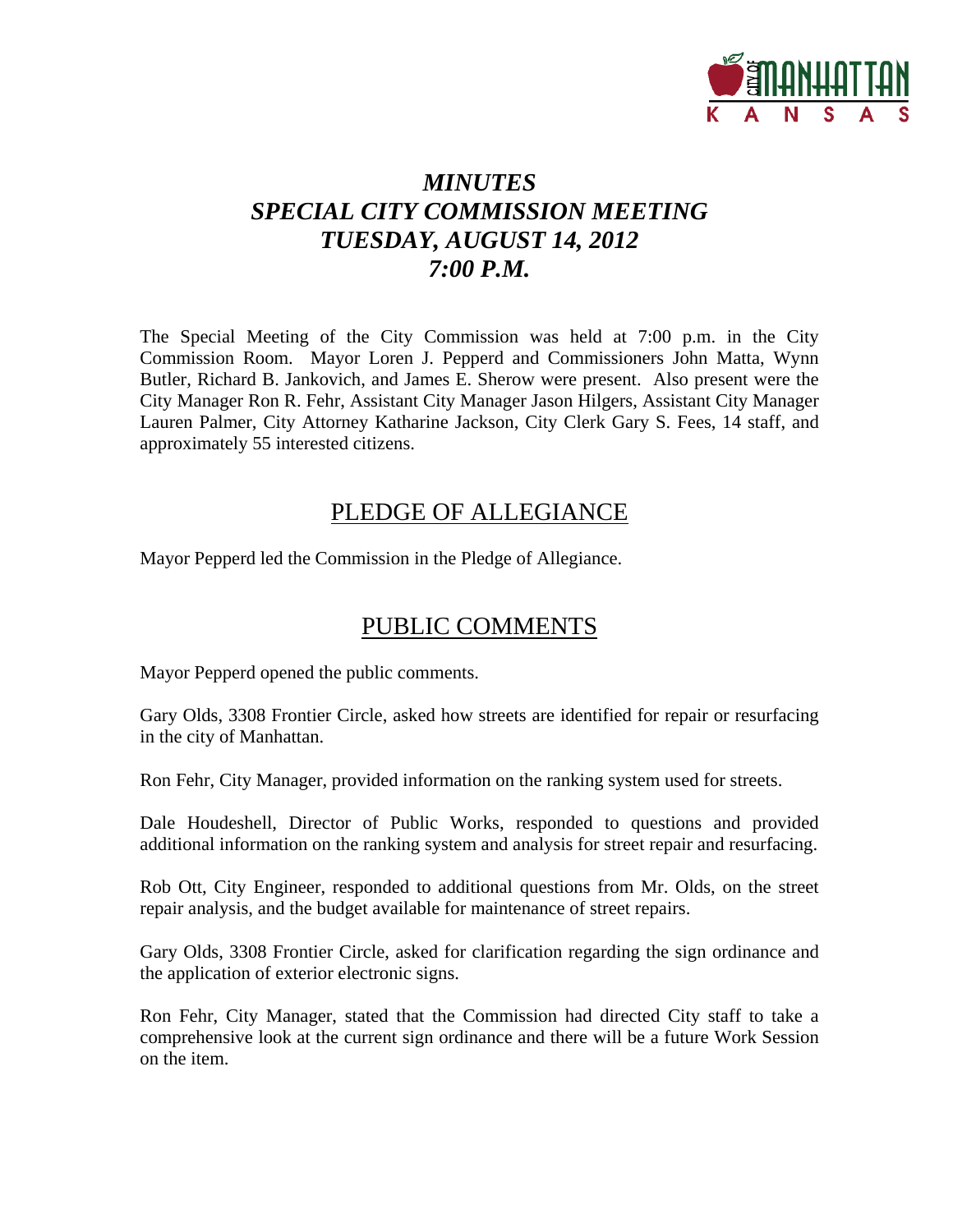# PUBLIC COMMENTS *(CONTINUED)*

Karen Davis, Director of Community Development, provided additional information on the sign ordinance and responded to questions.

Ben Champion, 2349 Bellehaven Road, Bicycle Advisory Committee member, spoke in support of funding bicycle initiatives in the 2013 Budget.

Mayor Pepperd informed Mr. Champion that he can provide his comments during the budget item to be discussed during the general agenda portion of the meeting.

Hearing no other comments, Mayor Pepperd closed the public comments.

### COMMISSIONER COMMENTS

Commissioner Jankovich reported that attendance and participation was good during the Manhattan Regional Airport Public Open House for the Airport Terminal Expansion and Remodel preliminary design presentations held on Monday, August 13, 2012, in the City Commission Room, City Hall, 1101 Poyntz Avenue.

# CONSENT AGENDA

(\* denotes those items discussed)

#### **MINUTES**

The Commission approved the minutes of the Regular City Commission Meeting held Tuesday, July 17, 2012.

#### **\* CLAIMS REGISTER NO. 2707**

Bernie Hayen, Director of Finance, responded to questions from the Commission and provided clarification on the 2012 Claims Register Analysis.

The Commission approved Claims Register No. 2707 authorizing and approving the payment of claims from July 11, 2012, to August 7, 2012, in the amount of \$7,600,546.44.

#### **LICENSE**

The Commission approved a Fireworks Display License on August 31, 2012, for Purple Power Play on Poyntz, 100 Manhattan Town Center.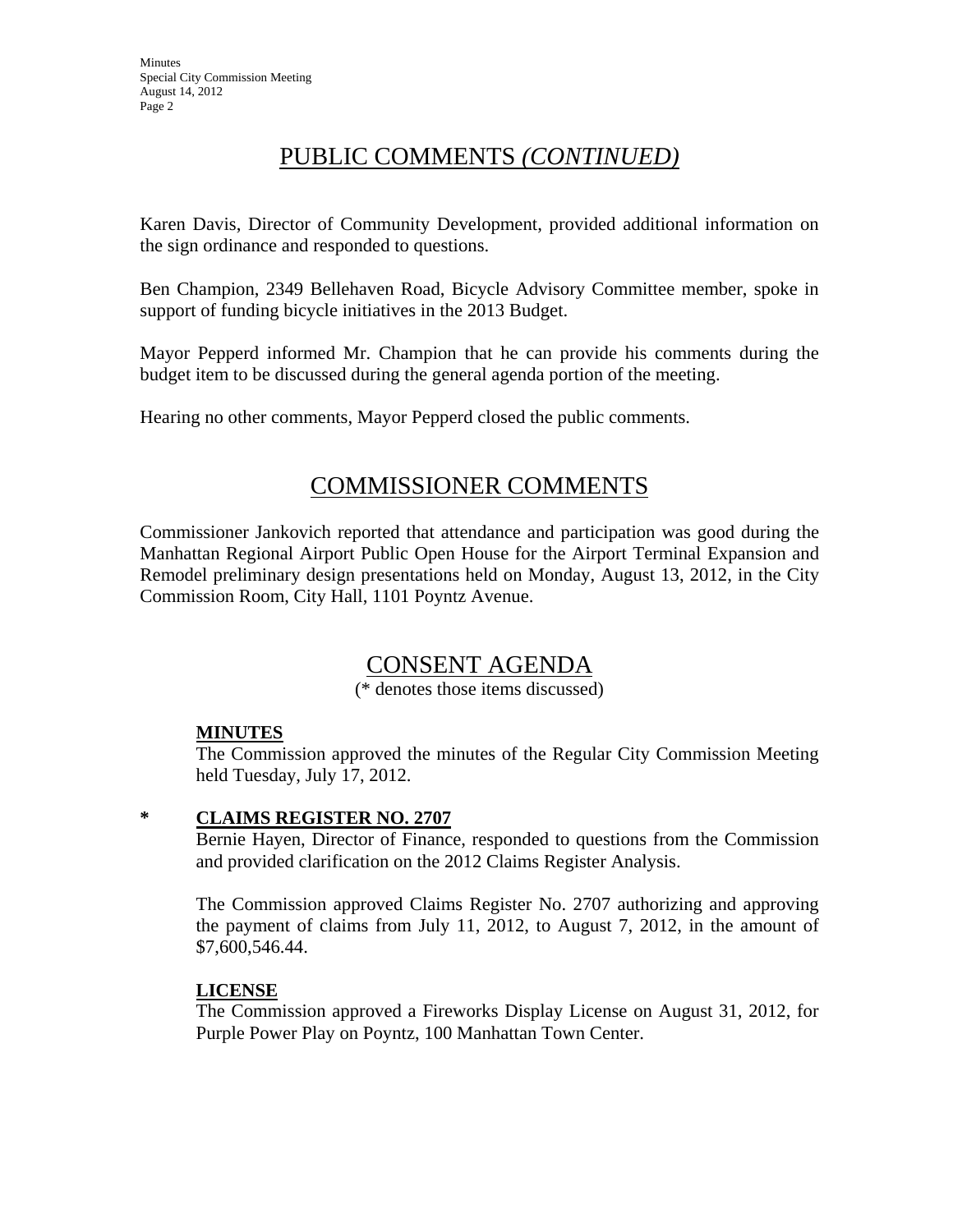### CONSENT AGENDA *(CONTINUED)*

#### **\* ORDINANCE NO. 6958 – AMEND CHAPTER 4 – ALCOHOLIC LIQUOR AND CEREAL MALT BEVERAGES**

Katie Jackson, City Attorney, responded to questions from the Commission and provided clarification on regulations relating to cereal malt beverages in the proposed ordinance.

The Commission approved Ordinance No. 6958 amending Articles I, II, III, and IV of Chapter 4, and Sections 19-27, 19-29, 19-30, 23-90, and 39-159 of the Code of Ordinances of the City of Manhattan, regulating the sale, service, and consumption of alcoholic liquor and cereal malt beverages.

### **ORDINANCE NO. 6959 – ONE-WAY EASTBOUND – 900 BLOCK ALLEY (BETWEEN POYNTZ AVENUE AND HUMBOLDT STREET)**

The Commission approved Ordinance No. 6959 authorizing the setting of the direction of traffic flow for the 900 block alley of Poyntz Avenue/Humboldt Street to create a one-way alley eastbound.

### **FINAL DESIGN – MIXED-USE BUILDING – LOT 3, DOWNTOWN ENTERTAINMENT DISTRICT**

The Commission approved the final design of the Mixed-Use Building on Lot 3, Downtown Entertainment District, and the adjacent public parking lot on Lot 5, Downtown Entertainment District.

#### **REQUEST FOR QUALIFICATIONS – CASEMENT ROAD BRIDGE (SM1203)**

The Commission authorized City Administration to solicit statement of qualifications for the design of Casement Road Bridge Improvements at Marlatt Ditch and appointed Commissioner Jankovich to serve on the Selection Committee.

#### **AWARD CONTRACT – FORT RILEY BOULEVARD SANITARY SEWER MAIN REPLACEMENT PROJECT (SS1101)**

The Commission accepted the Engineer's Opinion of Probable Cost in the amount of \$218,220.50; awarded a construction contract in the amount of \$71,362.20 to Middlecreek Corporation, of Peabody, Kansas; and authorized the Mayor and City Clerk to execute the contract with Middlecreek Corporation for the Fort Riley Boulevard Sanitary Sewer Main Replacement Project (SS1101).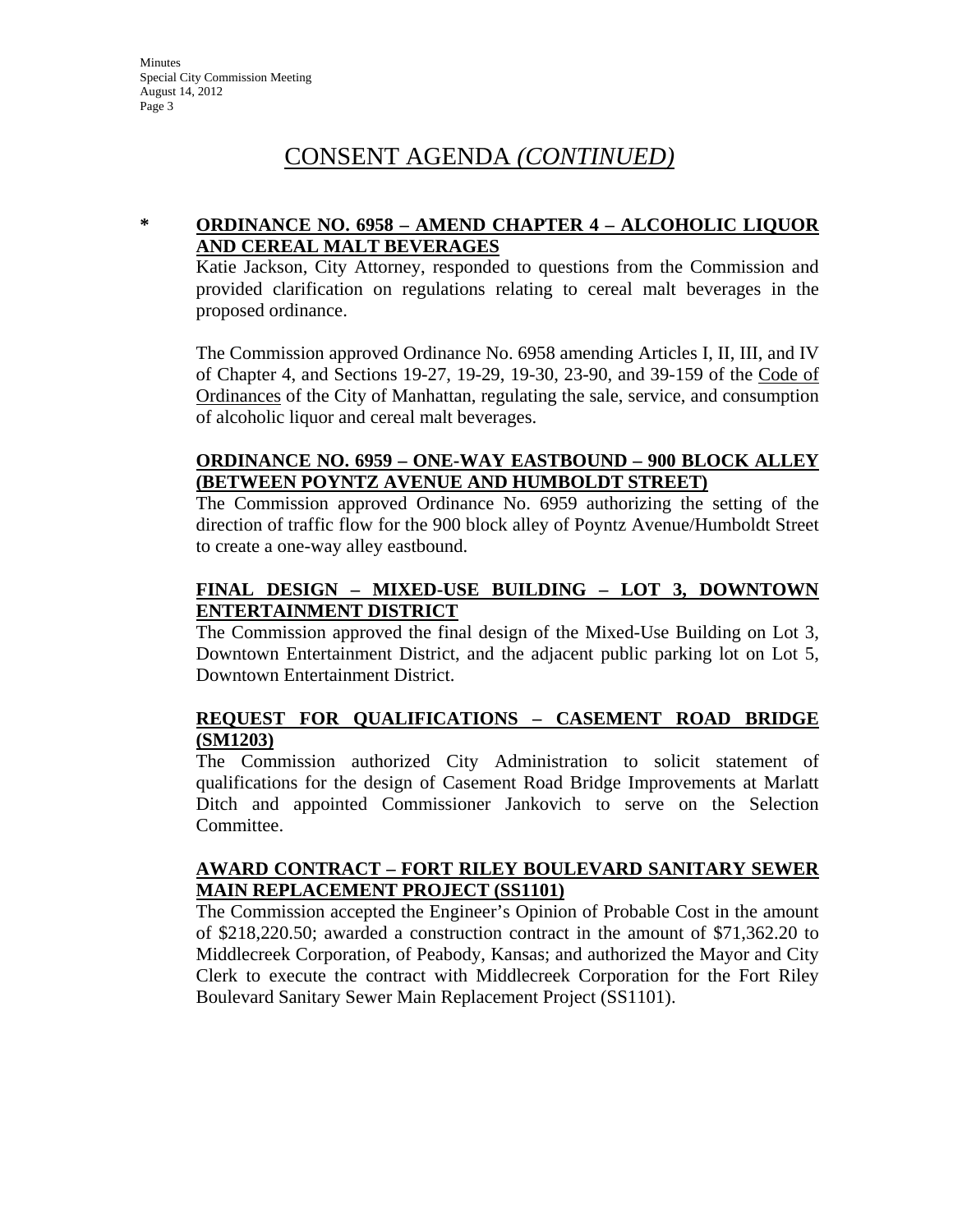# CONSENT AGENDA *(CONTINUED)*

#### **AWARD CONTRACT – WESTERN INTERCEPTOR RELIEF SEWER (SS0913, WA1212)**

The Commission accepted the Engineer's Opinion of Probable Cost in the amount of \$5,490,486.20 and awarded and authorized the execution of a construction contract in the amount of \$4,595,502.00 to the lowest responsive bidder, S.J. Louis Construction, Inc., of Rockville, Minnesota, for the Western Interceptor Relief Sewer Project (SS0913, WA1212).

#### **CONTRACT AMENDMENT NO. 6 - WESTERN INTERCEPTOR RELIEF SEWER (SS0913, WA1212)**

The Commission approved and authorized the execution of Contract Amendment No. 6 in the amount of \$45,170.44 with Olsson Associates, of Manhattan, Kansas, for construction administration services for the Western Interceptor Relief Sewer Project (SS0913, WA1212).

### **AWARD CONTRACT – SCENIC DRIVE AT STONE POINTE STORM SEWER IMPROVEMENT (SM1204)**

The Commission accepted the Engineer's Opinion of Probable Cost in the amount of \$90,960.00; awarded a construction contract in the amount of \$67,111.00 to Manhattan Trenching, Inc., of Manhattan, Kansas; and authorized the Mayor and City Clerk to execute the contract with Manhattan Trenching, Inc., for the Scenic Drive at Stone Pointe Storm Sewer Improvement Project (SM1204).

### **AWARD CONTRACT – RADIO NARROW BANDING (SP1207)**

The Commission awarded Phase I in the amount of \$319,283.30 and Alternates in the amount of \$2,831.00 and Phase II in the amount of \$19,446.00 and Alternates in the amount of \$2,466.00 of Radio Narrow Banding (SP1207) to Ka-Comm, Inc., of Manhattan, Kansas, and authorized Blue Valley Public Safety, of Grain Valley, Missouri, to narrow band five (5) storm sirens in the amount of \$14,169.49.

#### **LEASE PURCHASE AGREEMENT – RADIO NARROW BANDING (SP1207)**

The Commission authorized the Mayor and City Clerk to execute the lease purchase agreement for Radio Narrow Banding (SP1207).

#### **\* BOARD APPOINTMENTS**

Commissioner Pepperd encouraged interested citizens to apply for open positions on various City of Manhattan board and committees.

The Commission approved appointments by Mayor Pepperd to various boards and committees of the City.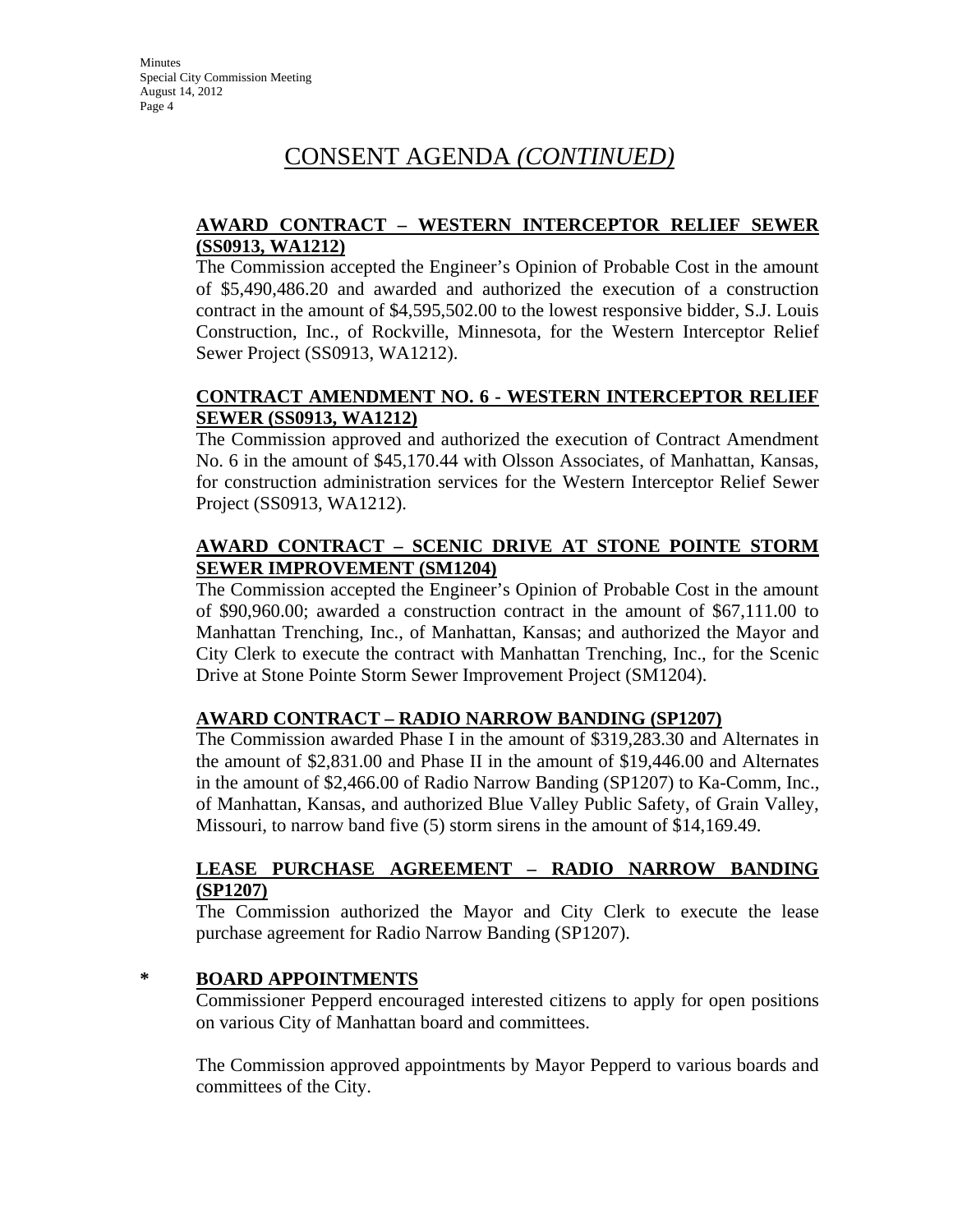### CONSENT AGENDA *(CONTINUED)*

#### **BOARD APPOINTMENTS** *(CONTINUED)*

#### *Band Board*

Re-appointment of Tod Kerstetter, 3349 Effingham Street, to a four-year term. Mr. Kerstetter's term will begin September 1, 2012, and will expire August 31, 2016.

#### *Partner City Advisory Committee*

Re-appointment of Liz Beikmann, 1021 East  $26<sup>th</sup>$  Avenue, to a three-year term. Ms. Beikmann's term will begin September 1, 2012, and will expire August 31, 2015.

#### *Social Services Advisory Board*

Re-appointment of Sarah Blair, 2204 Elco Circle, to a three-year term. Ms. Blair's term begins immediately, and will expire June 30, 2015.

Re-appointment of Sara Fisher, 811 Osage Street, to a three-year term. Ms. Fisher's term begins immediately, and will expire June 30, 2015.

#### *Special Alcohol Funds Advisory Committee*

Re-appointment of Tanya Chengappa, 4104 Wellington Drive, to a three-year term. Ms. Chengappa's term begins immediately, and will expire June 30, 2015.

After discussion, Commissioner Sherow moved to approve the consent agenda, as read. Commissioner Jankovich seconded the motion. On a roll call vote, motion carried 5-0, with the exception of Item L-BOARD APPOINTMENTS for the Social Services Advisory Board-which carried 4-1, with Commissioner Butler voting against the item.

### GENERAL AGENDA

#### **PUBLIC HEARING – 2013 SALARY ORDINANCE; RESOLUTION NO. 081412-A – MEMORANDUM OF AGREEMENT – LOCAL 2275 INTERNATIONAL ASSOCIATION OF FIREFIGHTERS; FIRST READING – INCREASE – STORMWATER FEES; AND FIRST READING - 2013 CITY BUDGET - AND - AMEND 2012 KANSAS POLICE AND FIRE FUND BUDGET**

Ron Fehr, City Manager, introduced the item and provided a brief overview.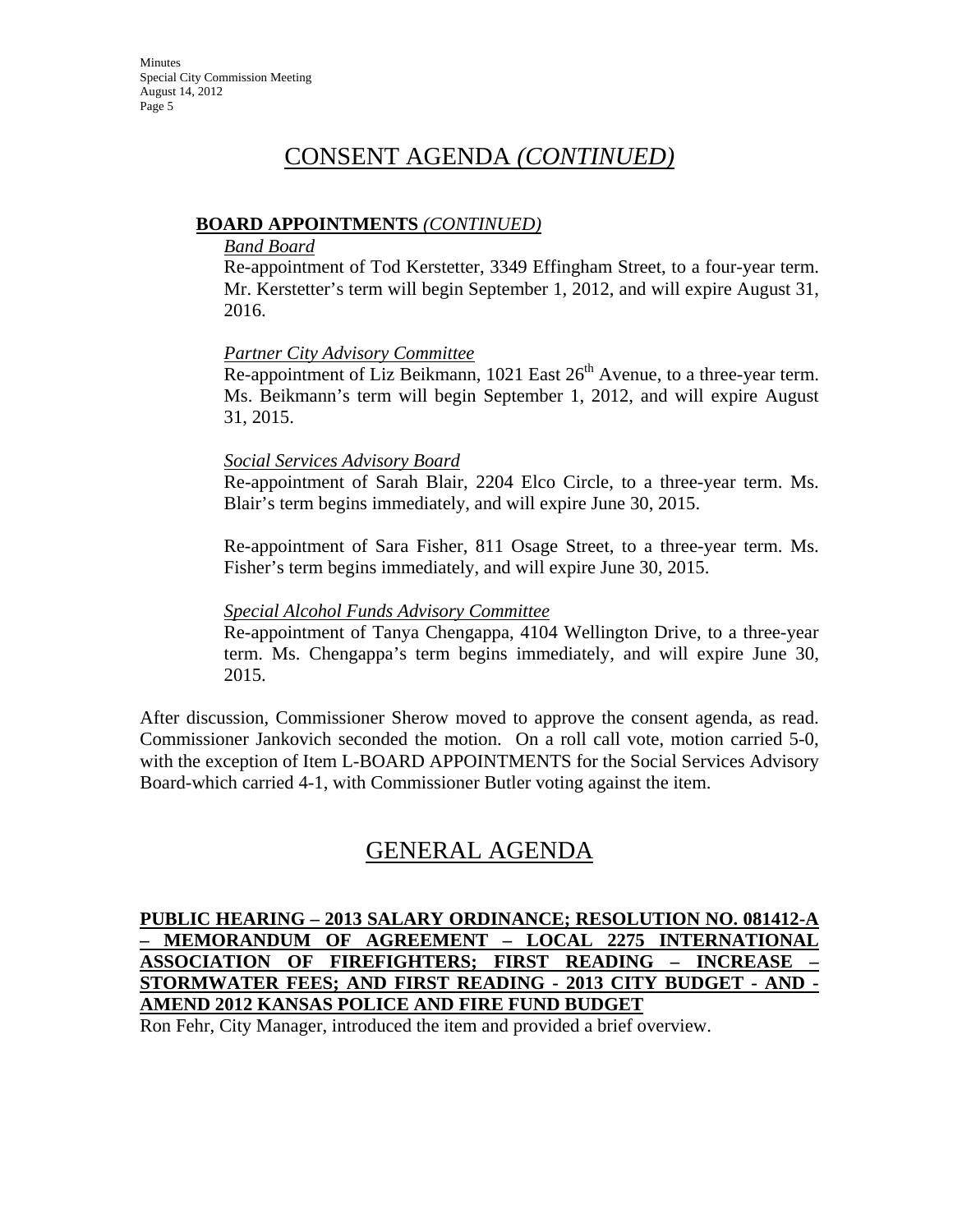#### **PUBLIC HEARING – 2013 SALARY ORDINANCE; RESOLUTION NO. 081412-A – MEMORANDUM OF AGREEMENT – LOCAL 2275 INTERNATIONAL ASSOCIATION OF FIREFIGHTERS; FIRST READING – INCREASE – STORMWATER FEES; AND FIRST READING - 2013 CITY BUDGET - AND - AMEND 2012 KANSAS POLICE AND FIRE FUND BUDGET** *(CONTINUED)*

Bernie Hayen, Director of Finance, highlighted components of the 2013 City Budget, including: an overview of the proposed 2013 salary adjustments; an overview of the proposed stormwater rate increases; reductions made during the fourth City Commission Work Session; an overview of the Bond and Interest Fund, Enterprise Funds, General Fund, and Special Revenue Funds; an overview of budget reductions by the City Manager and the City Commission; an overview of City services and outside services; the proposed City mill levy; annexations added to the City of Manhattan during 2004 to 2011; a graph on Capital Improvement Spending in the General Fund from 2008 to 2013; an overview of the bond issue for the new fire stations, personnel at the fire stations, and bond rating considerations; an amendment to increase the 2012 Kansas Police & Fire Budget; and proposed actions for the City Commission. He informed the Commission that he could not support this budget and responded to questions. He stated that second reading for these items would be held at the Tuesday, August 21, 2012, City Commission meeting.

Mayor Pepperd opened the public hearing.

Ben Champion, 2349 Bellehaven Road, Bicycle Advisory Committee Member, informed the Commission that the Bicycle Advisory Committee is working with City staff to find low cost methods to improve the bike infrastructure. He asked the Commission to consider an appropriate funding level to improve the communities bicycle infrastructure.

Geri Simon, Co-Chair, Save Our Social Services, 1728 Little Kitten Avenue, informed the Commission that they do not agree with the five percent cuts of social service agencies. She stated that additional budget cuts would be irresponsible and requested that the Commission not support any further budget cuts.

Gary Olds, 3308 Frontier Circle, asked about the proposed stormwater fee increases and why there is a recommendation of a four percent increase. He also asked about the assessment of stormwater fees for vacant lots.

Bernie Hayen, Director of Finance, and Rob Ott, City Engineer, provided information on historic stormwater rate increases for residential and commercial customers.

Ron Fehr, City Manager, provided additional information on stormwater rate increases and the need to support stormwater projects from the Stormwater Fund. He provided additional information on the multi-year forecasts used to evaluate revenues and expenses.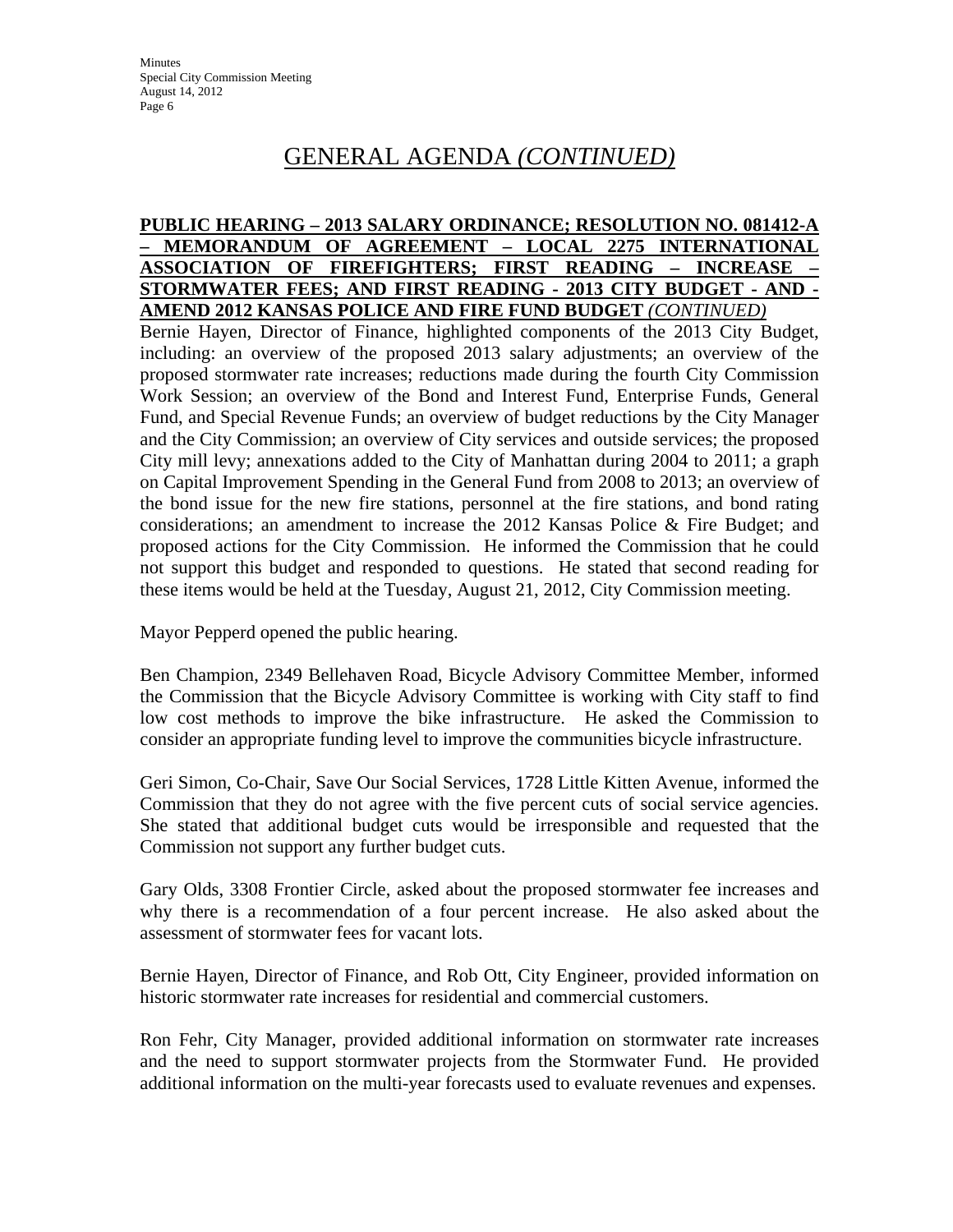#### **PUBLIC HEARING – 2013 SALARY ORDINANCE; RESOLUTION NO. 081412-A – MEMORANDUM OF AGREEMENT – LOCAL 2275 INTERNATIONAL ASSOCIATION OF FIREFIGHTERS; FIRST READING – INCREASE – STORMWATER FEES; AND FIRST READING - 2013 CITY BUDGET - AND - AMEND 2012 KANSAS POLICE AND FIRE FUND BUDGET** *(CONTINUED)*

Rob Ott, City Engineer, highlighted previous stormwater projects funded and the backlog of stormwater projects.

Bernie Hayen, Director of Finance, responded to questions regarding the forecast of funds and the information available on the City of Manhattan's website. He stated there is a Stormwater Fund webpage that can be reviewed to see what projects are planned.

Ron Fehr, City Manager, provided additional clarification on the Stormwater Fund and fees that will be collected and designated for this Fund.

Bernie Hayen, Director of Finance, responded to additional questions regarding the assessment of vacant lots for stormwater fees, the number of active water meters in Manhattan, and associated water connection user fees.

Gary Olds, 3308 Frontier Circle, recommended the Commission consider adjusting the turn on and off water service fees to raise additional funds, given the high turnover of students.

Catherine Hedge, 328 Twykingham Place, stated that she was not in favor of the proposed budget cuts and felt that Manhattan has been a positive community for many people. She voiced support for keeping the additional taxes necessary to maintain a high quality of life in the community that families are proud to raise a family in.

John Ball, 3107 Harahey Ridge, stated that he appreciates the Commissions desire to watch its money and look for reductions in the 2013 Budget. He voiced concern with the increasing debt and said there will be some hard decisions and priorities that will need to be made in the future. He stated that it is always easier to borrow money, but tough to pay it back.

Ben Champion, 2349 Bellehaven Road, Bicycle Advisory Committee member, provided clarification that the Bicycle Advisory Committee is requesting that the City spend money on infrastructure proportionately to improve and invest in bike infrastructure.

Hearing no other comments, Mayor Pepperd closed the public hearing.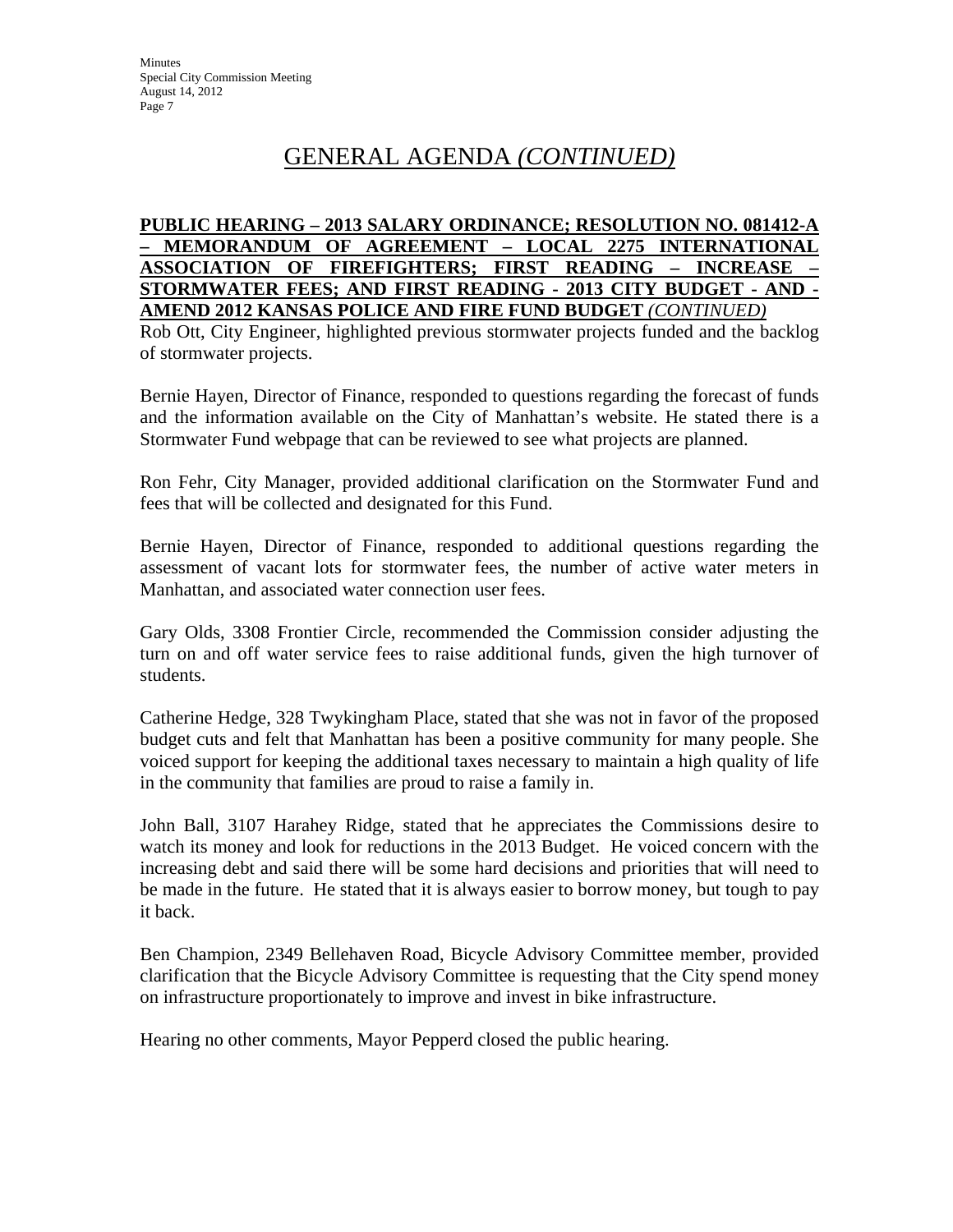#### **FIRST READING – 2013 SALARY ORDINANCE; RESOLUTION NO. 081412-A – MEMORANDUM OF AGREEMENT – LOCAL 2275 INTERNATIONAL ASSOCIATION OF FIREFIGHTERS; FIRST READING – INCREASE – STORMWATER FEES; AND FIRST READING - 2013 CITY BUDGET - AND - AMEND 2012 KANSAS POLICE AND FIRE FUND BUDGET** *(CONTINUED)*

After discussion, Commissioner Sherow moved to approve Resolution No. 081412-A, adopting changes within the Memorandum of Agreement with Local 2275 of the International Association of Firefighters; approve first reading of the 2013 Salary Ordinance; approve changing the City's stormwater fees and approve first reading of a Charter Ordinance increasing stormwater rates effective January 1, 2013; and approve first reading of the 2013 City Budget Ordinance and first reading of an ordinance amending the 2012 Kansas Police and Fire budget. Commissioner Jankovich seconded the motion.

Commissioner Butler suggested additional reductions in the 2013 Budget to reduce the mill levy further, including the elimination of funding for University for Mankind (UFM), reduction in funding for Flint Hills aTa by 10 percent, and reduction in funding for identified social service agencies. He also suggested that the Wolf House, Arts in the Park, and the City Band could be funded from the Convention and Visitors Bureau budget. In addition, he listed several items for consideration, including reductions in travel budgets, reduction in the Animal Shelter budget, reduction in dues and memberships, shutting off the gas fireplace at the Blue Earth Plaza except for paid special events, and reduction or elimination of the cost for consultants to update the Urban Area Comprehensive Plan if the City is involved in a Metropolitan Planning Organization (MPO).

Commissioner Matta agreed with the suggested budget reductions offered by Commissioner Butler. He stated that the small individual numbers need to be evaluated and then add them all up in order to get to your desired budget reductions.

After additional discussion and comments from the Commission, on a roll call vote, motion carried 3-2, with Commissioners Matta and Butler voting against the motion.

At 8:35 p.m., the City Commission took a brief recess.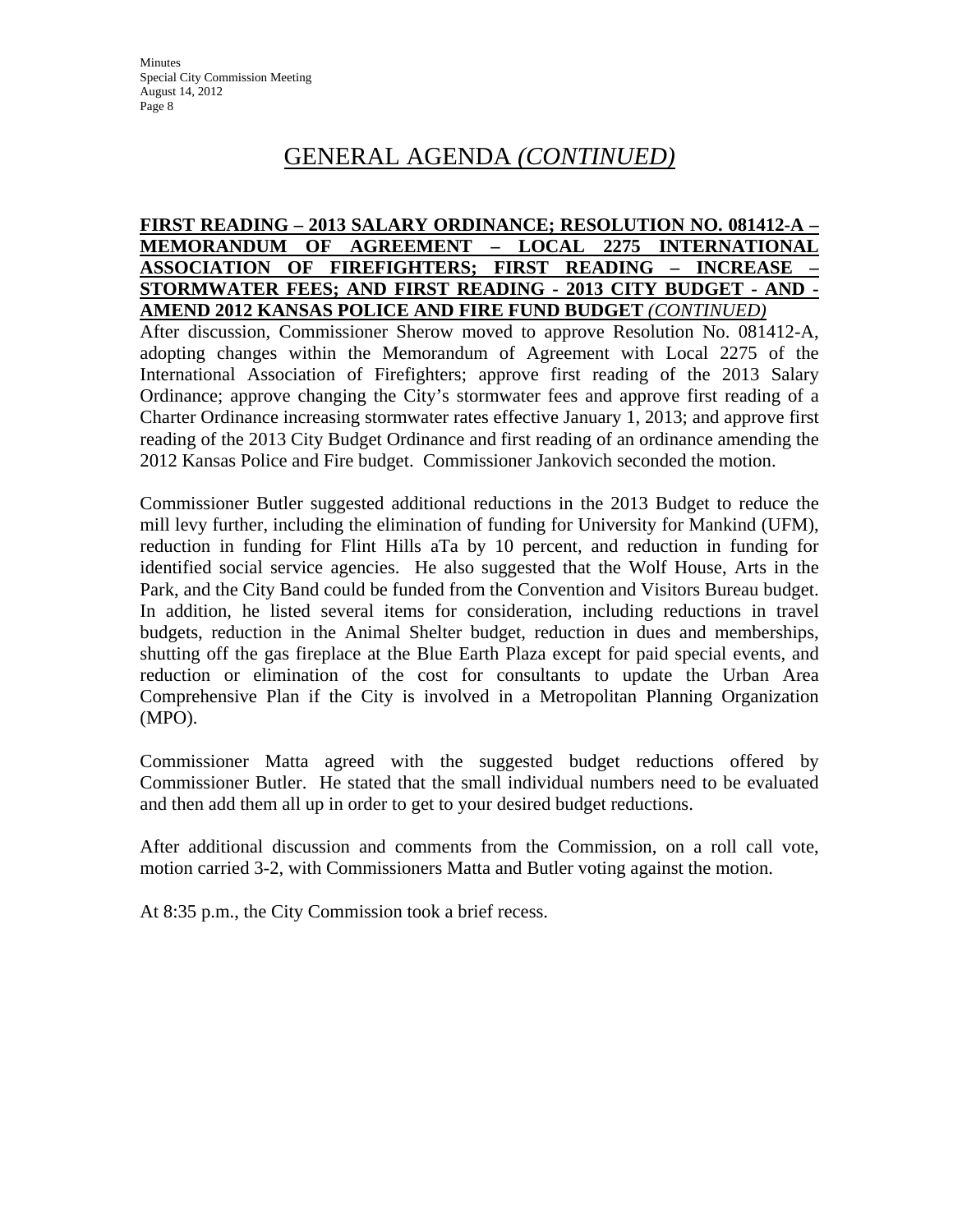**Minutes** Special City Commission Meeting August 14, 2012 Page 9

### GENERAL AGENDA (*CONTINUED*)

#### **DISCUSSION – SALES TAX RENEWAL**

Lauren Palmer, Assistant City Manager, presented an overview on the Roads and Jobs Sales Tax renewal; economic development initiatives; options for the City Commission to consider; uses of Roads and Jobs Sales Tax supported proceeds and supported projects todate; economic development funds leveraged with private or other investment; jobs created to-date; recruitment versus retention outcomes to-date; the Bond and Interest Fund mill levy forecast; and key dates for the renewal of the sales tax. She then responded to questions from the Commission about the status of Collegiate Marketing Services and provided clarification on the projected job creation numbers for Manhattan Technical College.

Ron Fehr, City Manager, discussed the education program and focus of the 2002 sales tax initiative for job creation. He then responded to questions from the Commission and provided clarification on the use of the funds, educational components for consideration, and provided clarification of the policy resolution.

After additional discussion and comments from the Commission, Lauren Palmer, Assistant City Manager, provided additional information and clarification of the options for consideration and discussions regarding the definition of infrastructure. She then responded to questions from the Commission.

Commissioner Sherow provided clarification regarding his preference and voiced support for Option Two. He stated that the original resolution and ballot question allowed the flexibility for infrastructure projects, but the uses were more narrowly defined with the educational campaign that was used.

Commissioner Matta supported a broader definition that would include infrastructure projects and property tax relief. He stated that he favored Option Three that would split the proceeds into thirds and preferred using infrastructure and not community improvement projects. He voiced concern in assuming this is for economic development constituents, because others will be willing to defeat renewal of the sales tax and may feel disenfranchised.

Commissioner Butler provided comments on his position and stated that he favored a plan that would split the proceeds into three distinct piles dedicated to one-third for traditional economic development, one-third for infrastructure, and one-third for property tax relief and debt reduction. He reiterated that with thirds it makes the sales tax more clearly defined for voters. He stated that there appears to be a consensus on the 35 percent property tax relief, but the final wording on the 65 percent for traditional company incentives and infrastructure are key in achieving consensus.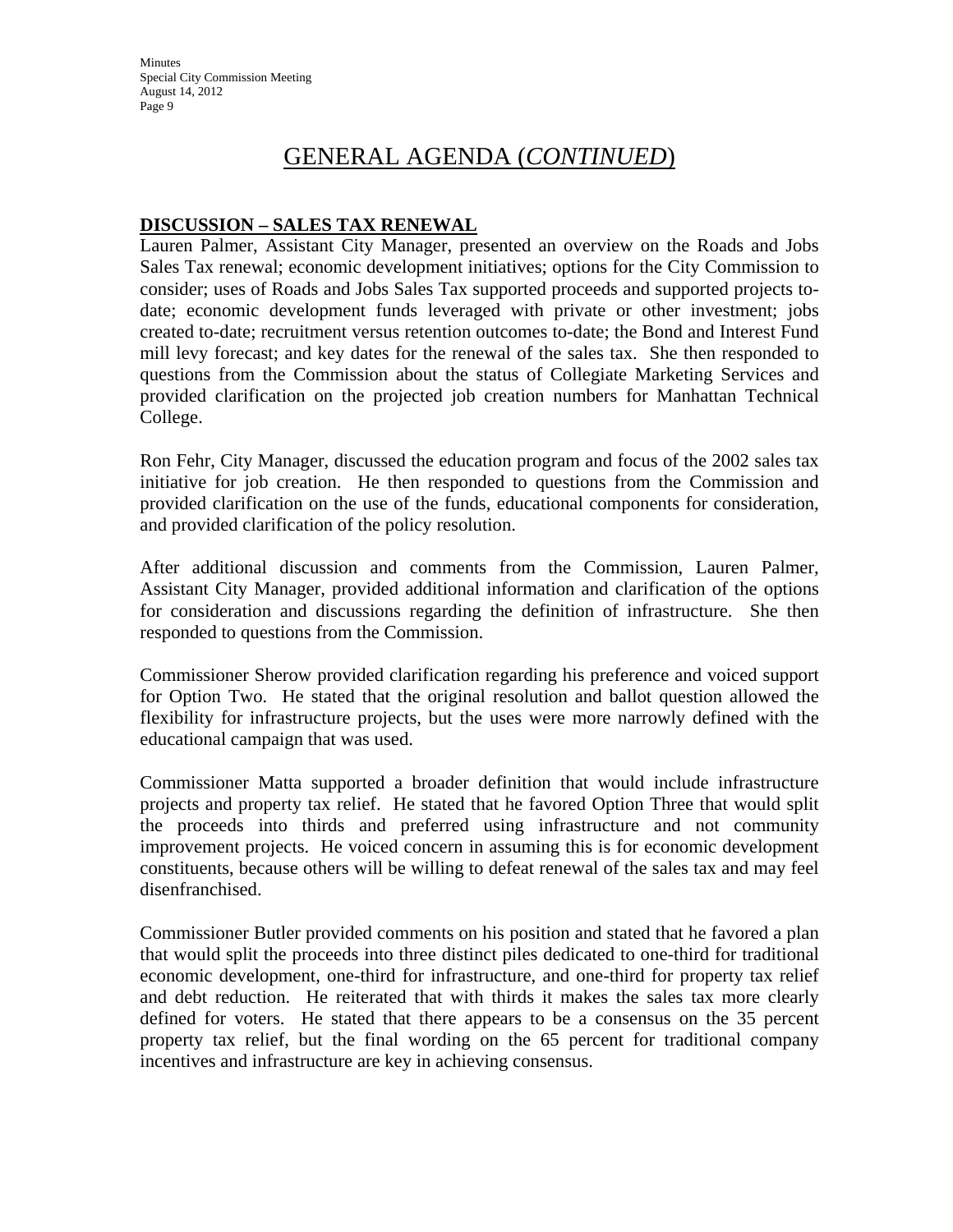#### **DISCUSSION – SALES TAX RENEWAL** *(CONTINUED)*

Mayor Pepperd voiced support for Option Two. He stated that with the Attorney General's Opinion the City needs to work with the ballot language and stressed the importance of economic development. He said that Option Two will provide more proceeds for property tax relief than Option Three.

Commissioner Jankovich voiced support for 65 percent of the sales tax proceeds used for economic development/infrastructure and 35 percent for property tax relief. He stated that the successful renewal of this initiative is what everyone wants to achieve and that we can work within that framework and move forward to accomplish this with the two pieces. He voiced support for the terminology of property tax relief as opposed to debt reduction and stated that the best option would have been a city-wide sales tax, but that opportunity is gone.

After additional discussion and comments from the Commission on the possible options, preferences, and definitions to be considered in the policy resolution, Ron Fehr, City Manager, stated that City staff can prepare a draft policy resolution with several options for the Commissions consideration based on the feedback received and have staff bring the item back to the Commission in one week for either further discussion or as an action item.

Lauren Palmer, Assistant City Manager, presented the Bond and Interest Fund mill levy forecast for 2012 through 2017 and responded to questions from the Commission.

Commissioner Butler reiterated that the wording is extremely important and that we need to convey a real benefit to the voter for this initiative to be successful.

John Ball, 3107 Harahey Ridge, informed the Commission that it will be difficult to sell a tax increase for only economic development, while property taxes are also increasing.

Commissioners Sherow and Jankovich provided clarification that this is not a new sales tax increase, but a renewal of an existing sales tax.

Lyle Butler, President and Chief Executive Officer, Manhattan Area Chamber of Commerce, informed the Commission that he has had conversations with several of the Commissioners. He extended his appreciation to the City Commission and responded to questions regarding the competitiveness in recruiting prospective companies and in meeting the criteria established for companies seeking economic development funds. He encouraged that a consensus be reached from the City, Riley County, Manhattan Area Chamber of Commerce, and community for this sales tax initiative to be successful.